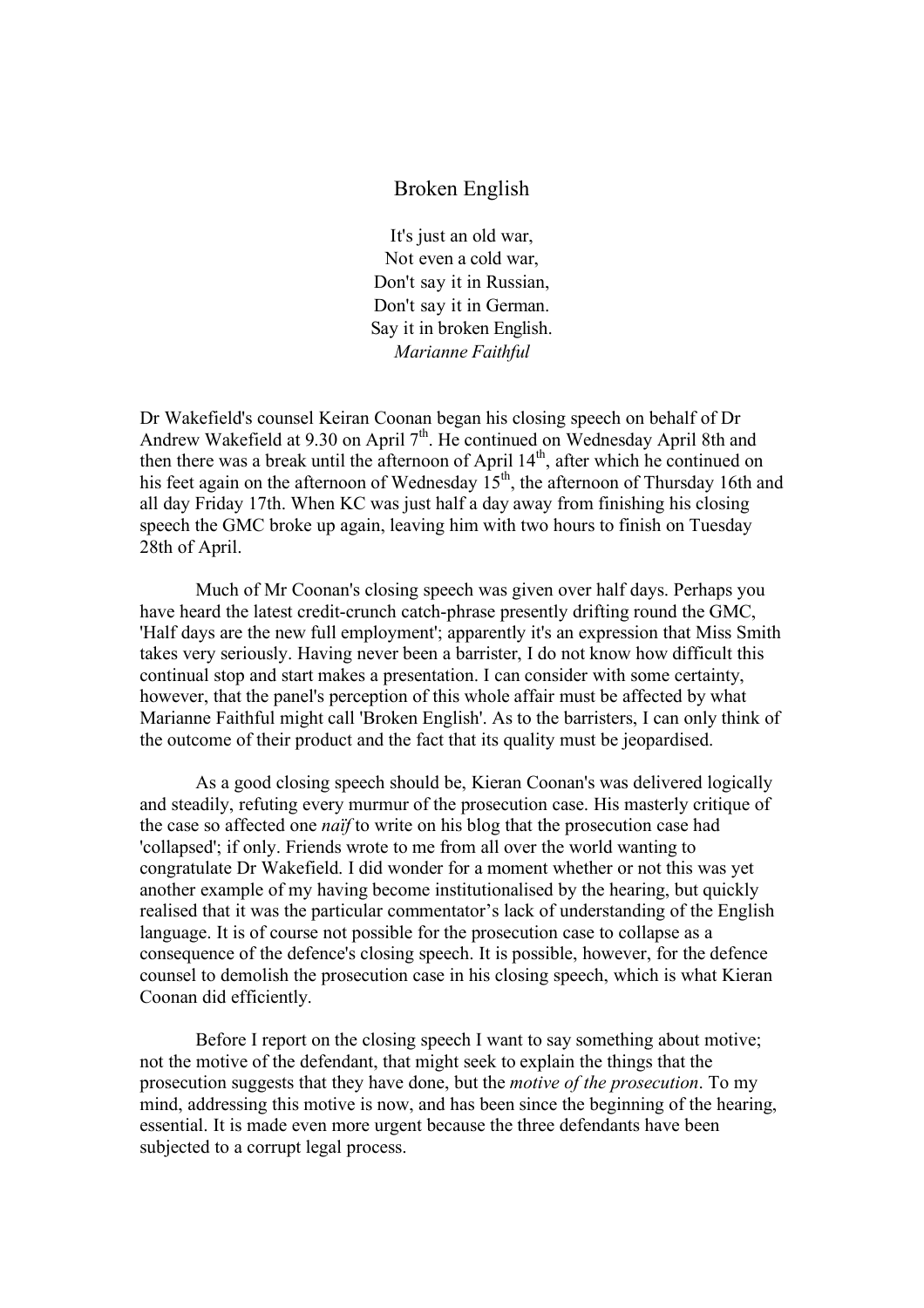One of the central judicial problems with regulatory hearings, unlike courtroom trials, is that while it is commonly accepted that the case for the defence and the prosecution in legal proceedings can reach beyond the evidence of fact, in a specialised professional or regulatory hearing the knot of the evidence is very tightly drawn. It would be inconceivable in the present climate in Britain to defend a Muslim person charged with terrorist offences without extending the lines of argument well beyond those of specific facts, into areas of culture, politics, law and police organisation for instance.

In a 'bent' prosecution where the defendant was innocent, wrapped up in all these seemingly extraneous issues one might well find a 'motive' for the prosecution that was useful to the defence in arguing the innocence of their client. This principle holds true even in much lesser cases, for example, in a civil action brought by one neighbour against another over noise. In such a case, the life-style and beliefs of a defendant can speak volumes about motive.

What concerns me about the defence of all three doctors is that no information has been given to Panel members about the prosecution's motive, shaped by the much larger environment of vaccination, vaccine damage and its denial. I know that many lawyers can be quite paranoid about introducing social or cultural evidence into a trial of any kind that is not exactly supported by fact; fearful perhaps of introducing concepts into the defence that might signal their client, or even they, as conspiracy theorists. However, if we look at the GMC hearing from the perspective of the Panel, what are they to think? When they reach their verdicts, they will have listened, for over 140 days or so, to the minutiae of what could well appear to be balanced legal arguments and they have been given very little information about the social and political context in which this case is set.

The panel might well ask themselves, on behalf of the defendants, 'What could be the motive of these well established doctors in carrying out research on children without ethics committee approval, using potentially damaging invasive procedures?' However, they might equally ask themselves, 'What could be the prosecution's motive for proceeding against these doctors if they are wholly innocent?' The answers they might come up with could sink the defence. In my opinion, the Panel have been provided with no social, political or cultural information that would help them answer this question in favour of the defence. I think that if the defence loses this hearing, or the defendants are found guilty on a good proportion of the charges, this lack of explanation will be at the root of the verdict.

However, strategic issues aside, after so many days of straining to hear the lickspittle legal debate, it was immensely refreshing to get out onto open ground again and hear studied, strong and accusatory statements coming from the defence.

\* \* \*

Mr Coonan did a sterling job in a seriously professional manner, despite the frequently collapsed sound system. His studied defence of Dr Wakefield was reminiscent of early days in the proceedings, and I found myself once again enjoying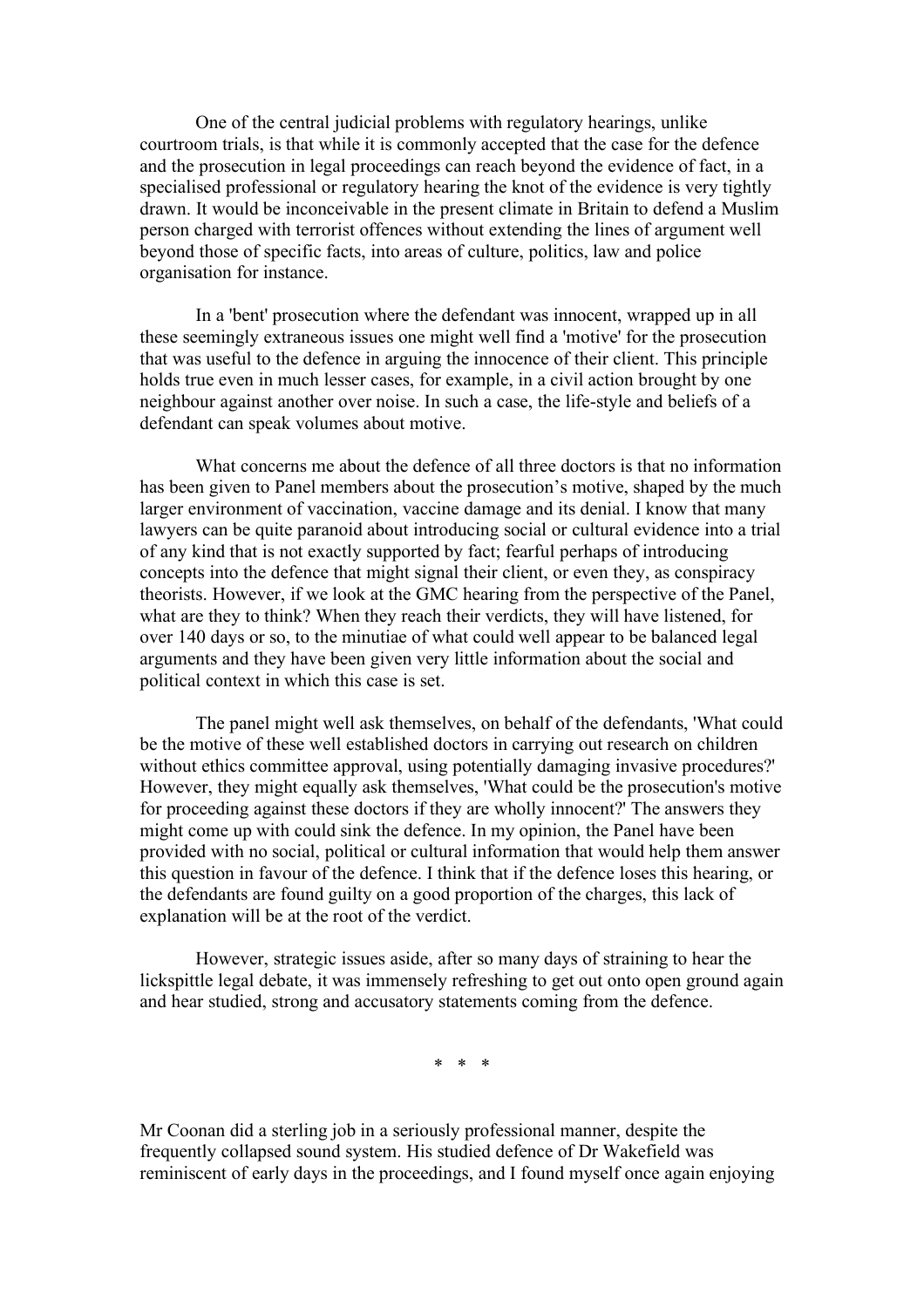the logic and force of his argument. Mr Coonan began with the statutory and very necessary remarks about the burden of proof, which is of course, on the prosecution; while they have to prove their charges beyond reasonable doubt, Dr Wakefield and the other defendants do not have to prove anything. Following this, Mr Coonan covered some of the worst abuses effected over two years by the prosecution.

My thoughts on motive were brought to the fore by these preliminary remarks; each one appeared to draw attention to the inadequacies in honesty and efficiency in the prosecution case. His strong statements included the following: '…most of the prosecution witnesses were irrelevant…'; the prosecution carried out '…a sustained attack on Dr Wakefield's honesty…', the prosecution was '…scornful and hostile…'; the evidence was not about '…the underlying science…'; there was a '…significant failure to disclose documents…'; some documents '…were not included in the bundle…'; correspondence was used in evidence by the prosecution '…that Dr Wakefield never saw and had never commented on…'; the prosecution displayed 'hypocrisy' in its closing speech; what has been said about Dr Wakefield's character '…says more about the prosecution than Dr Wakefield…'; the defence has very real concerns that press coverage '…may have had a corrosive effect…' on the hearing; what about the evidence of '...the witnesses who were not called...'; and finally Mr Coonan's excellent but perhaps slightly misguided suggestion that '…the expression "Off Side" comes to mind…', I say misguided, because for me Miss Smith has not just been loitering alone near the goal line from where she might have scored a dodgy goal, rather she has played throughout with the overt pathology of an Argentinean fullback while the prosecution generally has generated a filthy match during which all the prosecution players, even their central witnesses and members of the press gallery, should have been shown red cards very early on.

The relevant witnesses as far as the defence counsel was concerned, were those who, if they had been called by the prosecution, would have added detail that would effectively damage the prosecution case. From the beginning this was the quandary of the prosecution; most of the witnesses they did call ended up giving evidence for the defence and those who stuck to the threadbare prosecution case found themselves unable to add forcibly to its shaky structure. One thinks, for example, of Professor Rutter, the eminent psychiatrist discussing the rights and wrongs of colonoscopy, when such procedures had absolutely nothing to do with Dr Wakefield or for that matter Professor Rutter himself; or Professor Booth insisting that blood tests were the primary way of testing for IBD, again, something that had nothing to do with Dr Wakefield and was given as evidence against Professor Walker-Smith, one of Europe's most renowned paediatric gastroenterologists, who had diagnosed hundreds of cases of IBD.

However, where the evidence for the prosecution was seen to be threadbare, it was not just with respect to the experts, none of whom were cross-examined by the defence, but to the everyday information surrounding such issues as the funding from the Legal Aid Board (LAB, subsequently the Legal Services Commission). Clearly only a few mouthfuls of evidence from someone who dealt with the LAB funding could have vouched for its validity, its authority and its eventual use, while the prosecution asked countless witnesses their speculative opinion in this matter. In relation to the condition of the individual children, this speculation was even more pronounced. Why did the prosecution bring all the general practitioners to give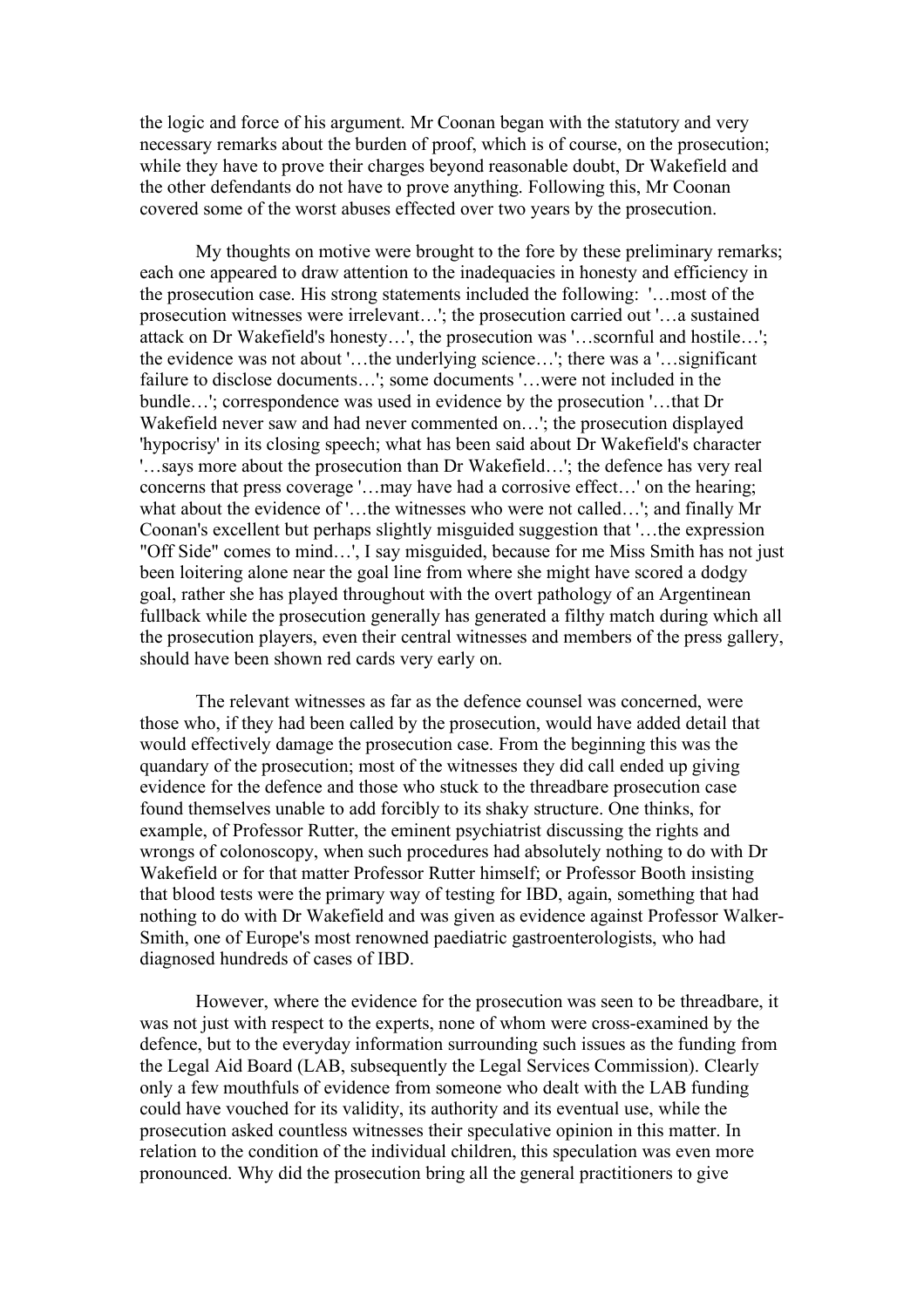evidence for the prosecution that the twelve *Lancet* children were not suffering from IBD when none of these doctors had the expert experience or medical knowledge to determine this? In fact, Mr Coonan's accusation that '…most of the prosecution witnesses were irrelevant…' was probably a gross understatement. Or phrased another way, those witnesses who were not irrelevant were asked wrong or leading questions that produced no evidence of value in support of the prosecution case.

Although Mr Coonan made the point that the prosecution dwelt on wrong witnesses, he made no mention of the fact that the parents were the most important witnesses *not* called, not just by the prosecution but also by the defence. These were the witnesses who could have given strong and reliable evidence about the everyday condition of their children from the beginning. One gets the feeling that the parents were not called because they might have been loose cannons, but in the context of a prosecution case that was dying on its feet, surely the defence could have afforded to take its chance with the parents.

There can be no doubt that the prosecution held onto their narrative throughout this two-year debacle only by the skin of their teeth. Mr Coonan, as the other counsel have begun to do, laid emphasis on the prosecution having created, even engineered, the impossible two-year time frame of the hearing. Mr Coonan, for the first time in public, posited the blame for this considerable delay squarely on the shoulders of the prosecution. Most important, he suggested, in the panel's assessment of his client's case was the fact that Dr Wakefield had given his evidence nearly a year ago. How did this affect the Panel's recollection, and therefore their understanding of Dr Wakefield's demeanour while giving evidence?

Witnesses' demeanour, Mr Coonan pointed out, is very important. He suggested that after a whole year had passed it was likely that the Panel could have forgotten Dr Wakefield's body language, tone of voice, general appearance and the sincerity with which he presented his evidence. Had I been Mr Coonan, I think I might have been tempted to draw attention also to the fact that that a year's delay and more might also have eroded from the Panel's mind the demeanour of the major prosecution witnesses; their argumentativeness, cynicism and inability to address the important issues. In the case of Professor Zuckerman, his juvenile tantrums and attempts to blackmail the hearing, standing up and sitting down like a demented jackin-the-box every time Mr Coonan suggested something in Dr Wakefield's favour. I can still recall with sickening clarity Zuckerman's refutation of his supported for Dr Wakefield in his approach to single vaccines, and that the two mentions of this support in one letter must have been a double typing error, his secretary having twice mistakenly put monovalent instead of multivalent!

"*you support the continued use of the monovalent vaccines and you write that you have no doubt of their value...".* And in the same letter, "*it is vital in your own interest and that of children that you state clearly your support for monovalent vaccination.*"

Another of Mr Coonan's preliminary points related to coverage of Dr Wakefield's case in the media. He was, he said, concerned that this might have an adverse effect on the Panel. Inevitably for me, this slight warning wasn't anywhere near enough, it was clearly up to the prosecution to keep their informer, Brian Deer, in check and as in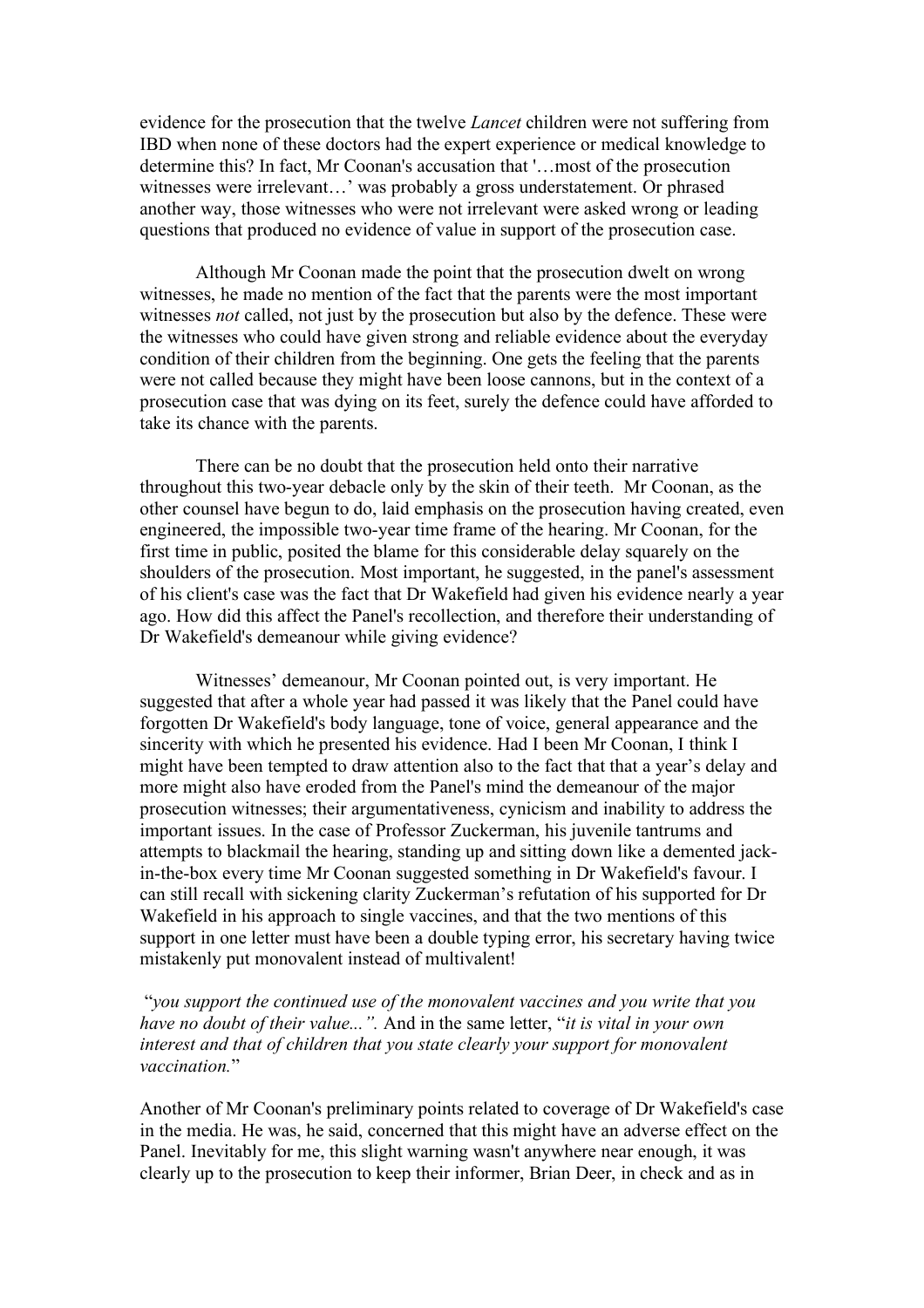any other venue that vaguely resembles a court, the prosecution should have brought him to heel. He should have been warned that if he indulged in rhetorical abuse through the pages of the GlaxoSmithTimes, there would be repercussions for him and the case.

\* \* \*

When he began his closing speech proper, Mr Coonan was at pains to stress that the core issue around which the whole prosecution was built was the difference between clinical treatment and research. Were the 12 children cited in *The Lancet* case review paper drafted into the Royal Free Hospital specifically for the purposes of research in the 172/96 project, or did the hospital represent a last refuge where the parents were able to obtain their first sympathetic clinical appraisal of their child's condition?

Almost all the other issues in the hearing and consequently Mr Coonan's closing speech revolved around this central issue, raising questions such as whether research project 172/96 had actually been carried out and whether there had been applications for ethical approval and parental consent; whether they arrived at the Royal Free in the first instance to get a clinical examination and hopefully a diagnosis. Such issues as Dr Wakefield's contact with the parents, was he trying to 'recruit' patients to a research project, whether or not the frequently mentioned 'protocol' was developed for the purpose of a research project or as a record that kept track of developing diagnostic circumstances.

One aspect of this conflict between clinical and research activity, that tended to get lost in both the case as a whole and in Mr Coonan's closing speech, was the fact that the 1998 Lancet paper was a case review study and not a research cohort at the centre of a research project. That the prosecution failed to grasp this at the beginning of the hearing and then failed to acknowledge it when it came to light is one of the most disturbing aspects of the whole affair.

In the bright light of Mr Coonan's closing speech, it was tempting to wonder what one had been listening to for 135 days. He brought out the implicit emptiness of the prosecution case; the improbable weakness of its every aspect. He went on to look briefly at Dr Wakefield's contract with the RFH, at the Ethics Committee application that had been made and approved, at Dr Wakefield's contact and relationship with the Legal Aid Board and the money that the hospital had received from them.

Under other headings came *The Lancet* paper, broken down under a number of subheadings that reflected the charges; *The Lancet* paper clinical or research; Dr Wakefield's response to Dr Rouse; the Medical Research Council meeting following the publication of the paper. It wasn't, however, until we came to *The Lancet* 'Disclosable Interests', that I really began to pay attention. It was Mr Coonan's demolition of Dr Richard Horton's evidence that I thought would be one of the high point of his closing speech.

Two matters that I had waited for were not mentioned. Mr Coonan said nothing about the fact that *The Lancet*, one of the most prestigious medical journals in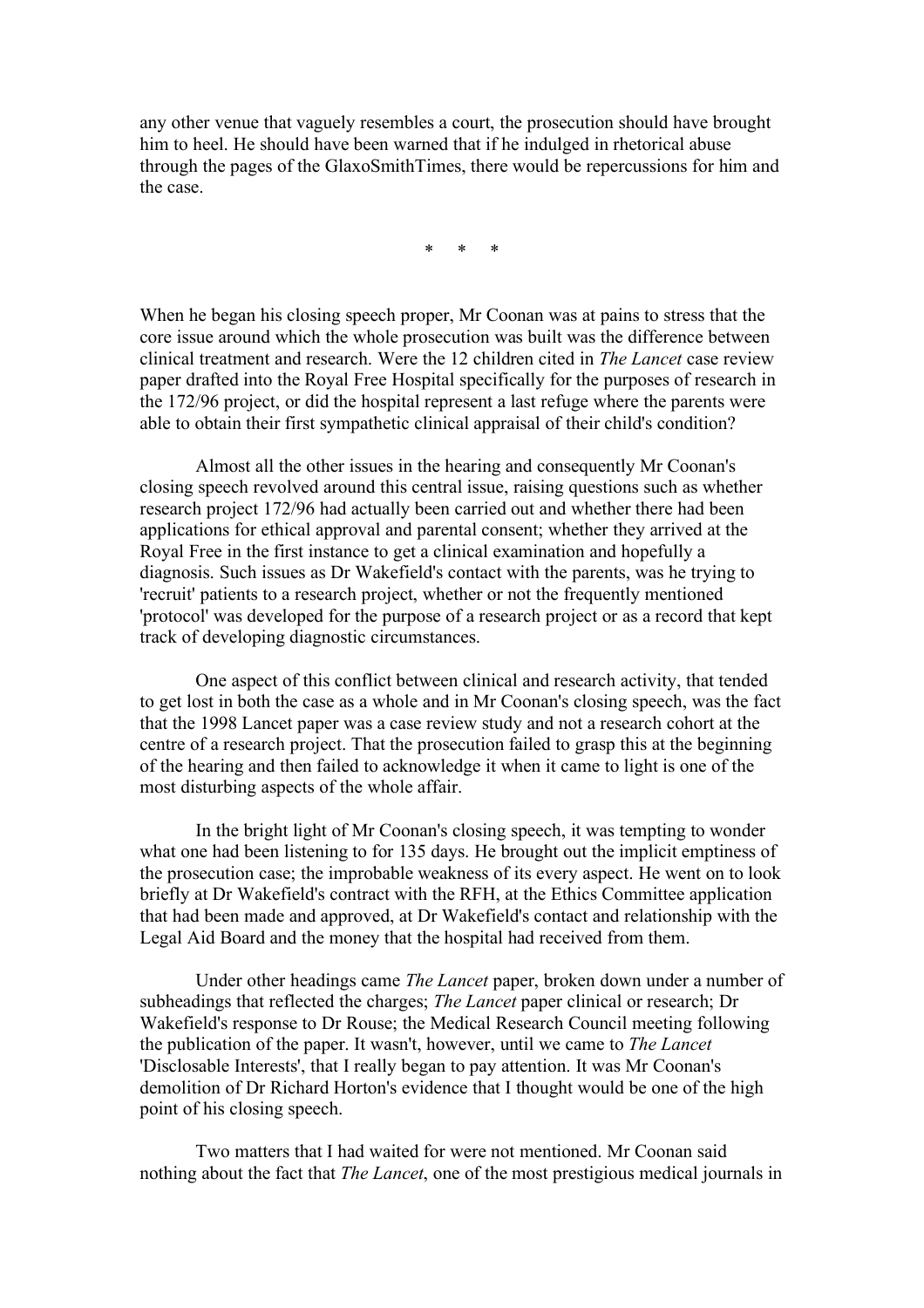the world, is owned by Elsevier and the senior manager at Elsevier is also a nonexecutive Board member of GlaxoSmithKline. Why should Horton's word be accepted on any matter even vaguely connected with conflict of interest when the drug company that manufacturers MMR have a controlling interest in *The Lancet*? The other matter, more seminal to the hearing, which had not been brought up was the question of whether or not a person who might appear as an expert witness in a court case has to declare this as a conflict of interest. In theory, Dr Wakefield was receiving money from the LAB to undertake research that would clarify evidence *for the court*, whatever the results of any research undertaken. Even had it been damaging to the claimants, the doctors involved would have had to tender it to the court.

In the event, these finer points were of no consequence, because Mr Coonan fought these issues from a number of angles that made the prosecution case appear empty and dishonest. No money was received from the Legal Aid Board until Dr Wakefield and his co-authors were well into *The Lancet* paper; the money did not, even in the first instance, go to Dr Wakefield, but to the Royal Free Hospital and then finally to a researcher in the hospital who was examining histology samples for viruses; and, finally, Dr Wakefield had no way of knowing in the early stages, when the children sought clinical treatment, which ones were in fact in touch with lawyers and whose cases had been funded by Legal Aid.

But the most important issue in relation to conflict of interest that everyone expected Mr Coonan to make the most of was the matter of Dr Horton's statements that he had no knowledge of Dr Wakefield's involvement with the Legal Aid Board at the time *The Lancet* paper was published. If he had knowledge of this, he was later to claim, he would not have published the paper. More probably, of course, he might have warned Wakefield of the need for a conflict of interest declaration. Dr Horton's position in this matter was completely undermined when, after he had given his evidence, Dr Wakefield's lawyers received documents which showed clearly that staff in *The Lancet* offices had known of Dr Wakefield's receipt of Legal Aid at least a year before the paper was published. This news shed a new light on Horton's evidence in which he claimed that at the time of the publication, he had been ignorant of Dr Wakefield's conflict of interest.

During the hearing itself, this matter led the panel and the prosecution, for Horton was one of their witnesses, to ask for him to be recalled to answer to this new evidence and explain the evidence he had already given. The prosecution twisted and turned, determined to get Dr Horton off the hook. When they finally succeeded in securing the safety of their witness, they presented a very loose statement from Horton in which he claimed that every time the information about Dr Wakefield and legal aid had been voiced in the office, or been on anyone's lips, he had been either helping the Palestinians, in *The Lancet's* outside toilet, suffering temporary deafness, had mislaid his glasses or been making the tea, as his station required. In other words, the editor of *The Lancet* was not '…personally aware of the relevant contents of the documents…' circulating in *The Lancet* offices. When Miss Smith originally read this statement to the hearing, she spluttered to a stop for a moment when a huge pig borne on gossamer pink wings flew slowly the outside glass wall of the hearing room.

Dr Wakefield's defence accepted Dr Horton's statement, despite the fact that it skirted one of the most important issues of the 'trial'. For fear of getting into a mud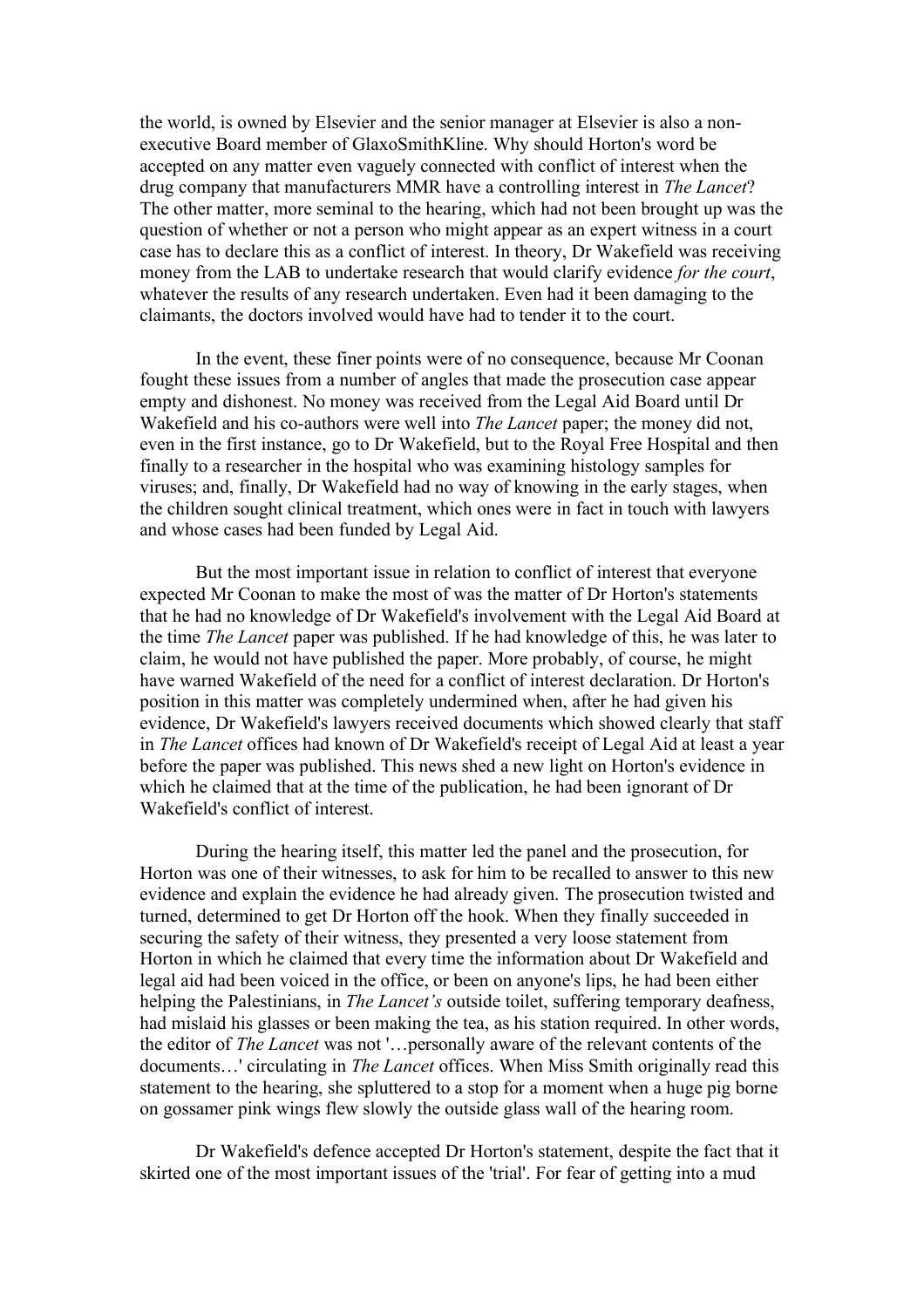slinging contest during a re-examination of Horton, nothing was said by the defence to challenge Dr Horton or suggest that he was 'credit crunching' the truth. Horton, anyway, was always a two-edged sword, and in some ways even an intemperate aging radical like myself can see the defence reason for not pressing to recall Horton. He was, after all, the only authoritative voice that did not climb down at all from the science of the case review paper, telling the hearing that it was of the highest order.

Oddly enough, Miss Smith, despite getting her way, couldn't help but manufacture a little edifice of untruth around the issue. In her closing speech she insisted against all the evidence that Wakefield's defence counsel had called '..into question Dr Horton's integrity and honesty'. Yet another example of Miss Smith's ignorance of the aphorism, 'When you're in a hole stop digging', which she should undoubtedly have emblazoned on her sling or tattooed somewhere where she can draw strength from it every day.

\* \* \*

In this account I have chosen to deal only with the central issues and not even mention the massive number of subsidiary charges that arise under the main heads. Mostly these smaller matters are without any foundation at all and even if they are apparently evidenced, they are not things that come near to constituting real offences.

A good example of these smaller and insignificant matters that have been blown up out of all proportion is what the prosecution present as Dr Wakefield's plan to entice children into the Royal Free, so that he and his colleagues could then 'cause' dangerous procedures to be carried out on them. The GMC was forced to introduce this new concept of 'cause' into the English language, as in '…he caused the operation to take place…', so that they could blame the colonoscopies on Dr Wakefield. Those who can be blamed for 'causing', covers anyone who worked in the Royal Free Hospital and includes the building's architect and the company that owned the land on which the hospital is built. This bizarre prosecution scenario, like something out of Edgar Allan Poe, of tricking stricken children into the Royal Free, was founded on the fact that Dr Wakefield had been in correspondence with GPs, or crime of crimes, that he had spoken to parents. So far has Miss Smith's idea of medical professionalism sunk into the cold bureaucratic pit, that the idea that a doctor, research or otherwise, should *speak* to a patient appalled both her and the GMC.

Another example was the receipt of money from the Legal Aid Board. Miss Smith seemed adamant that this was a crime in itself. That a doctor should receive money from the Legal Aid Board in order to prepare research to inform the court was an abomination to Miss Smith. No charge throughout the whole hearing has been more tellingly associated with the pharmaceutical corporations, which had exerted such pressure on the government that all legal aid was finally withdrawn in 2003 from MMR damaged claimants.

Miss Smith herself called three expert witnesses, a consultant gastroenterologist, a psychiatrist and a physicist, one of whom had been scheduled to give evidence for the vaccine manufacturers, another of whom could be linked to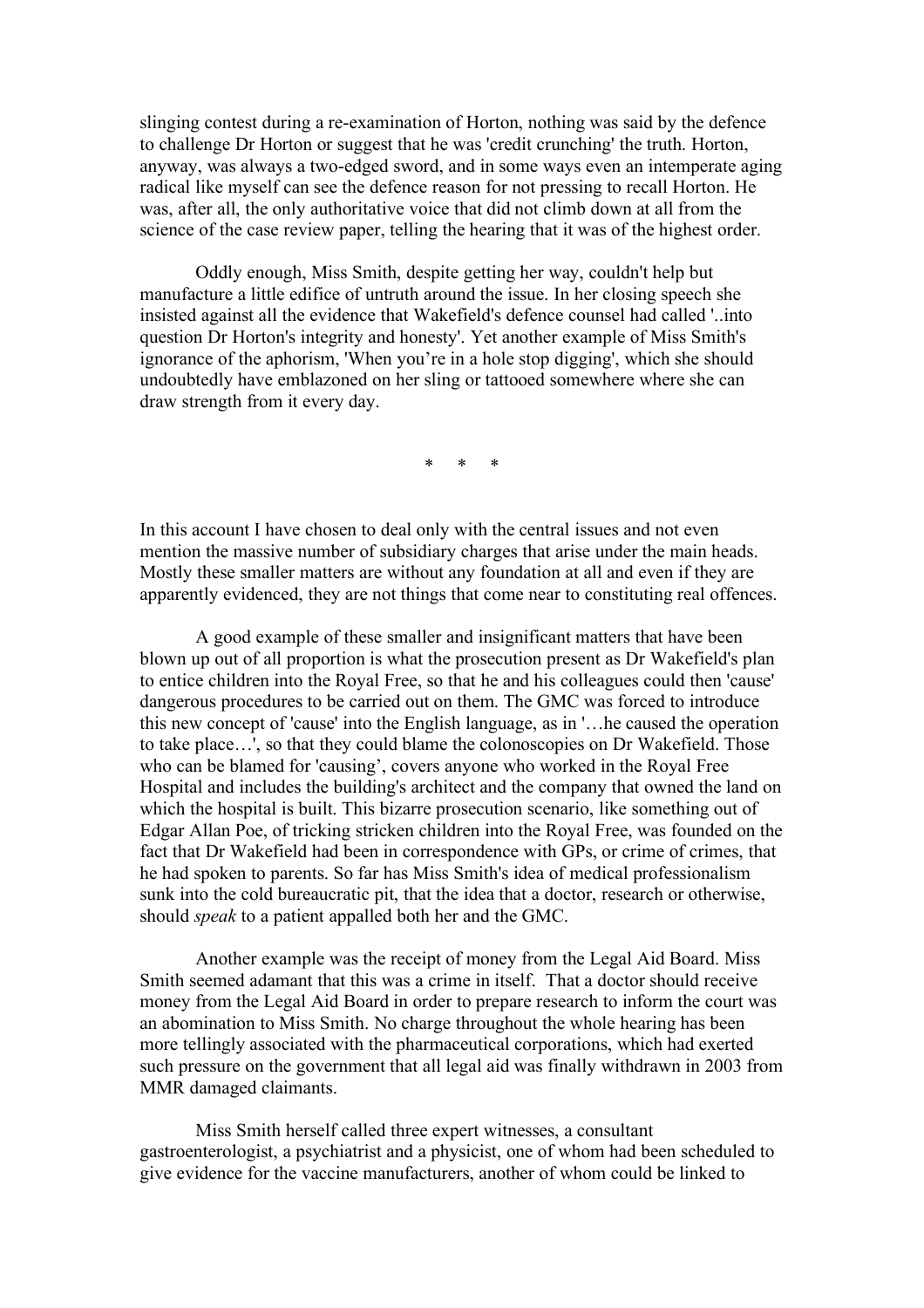quackbusters and a third who was a founding participant in Sense About Science. None of these 'experts' were asked by Miss Smith about funding or affiliations.

If we pass to the real minutiae of the case, we come upon the most peculiar charges which might better be called insinuations; the strange case of Dr Wakefield's clinic is one of these. According to the prosecution, Dr Wakefield saw patients in his own clinic. What he did during that 'clinic' was not defined, but suffice to say for this prosecution, that if it was done in a clinic, it must have involved 'clinical' work; this was in complete conflict with his contractual role as a research worker. It turned out that Dr Wakefield didn't hold a clinic anyway, but it didn't seem to occur to Miss Smith that even if Dr Wakefield did hold a clinic, a process entity used by a research worker who hopefully needed to talk to the parents and the children whose illnesses he was researching, this would not be a crime, an ethical lapse or a breach of contract. Dr Wakefield's role as a clinical research worker has always been presented to the Panel as if he was an ambulance mechanic or a gardener at the Royal Free and therefore not allowed on the premises or sanctioned to speak with any trained medical personnel.

Two of the most spectacular, false charges out of the many against Dr Wakefield, charges that show clearly that the GMC has concocted a corrupted prosecution, are firstly the claim the Dr Wakefield gained £55,000 from the Legal Aid Board and then spent it on something other than research. This charge of dishonesty was made in the absence of any kind of evidence and without even a guess at the nefarious purpose for which Dr Wakefield might have used the money.

The other charge is one that Miss Smith could have been tutored in by Deer Brian as they sat drinking coffee during a break at their local 'Bent Prosecutions College'. Perhaps they were both studying for NVQs on one of New Labour's 'access to work' schemes. Is it possible that Brian told Miss Smith that Dr Wakefield had patented a vaccine to compete with MMR? Of course this simply wasn't true on any level, but had they only that morning attended a session entitled '*The most outrageous lies are the easiest believed* Miss Smith may, so easily, have picked up Brian's nonsense and run with it.

I feel sorry that I can't do justice to Mr Coonan's closing speech in more detail than I have. On the other hand, it did occur to me during the speech, which must have run to 400 or so double lined-spaced pages, that when trying to rebut the most exaggerated deceit it might be better just to pare down to the basic points and set these against the background of the case. Somehow, rebutting even the most absurd charges lends them a horrible credibility.

\* \* \*

Those who have attended over the whole two years of the hearing have known from the first day that the prosecution case is nothing but a colander through which the truth has long been washed away. When Brian O'Deer presented his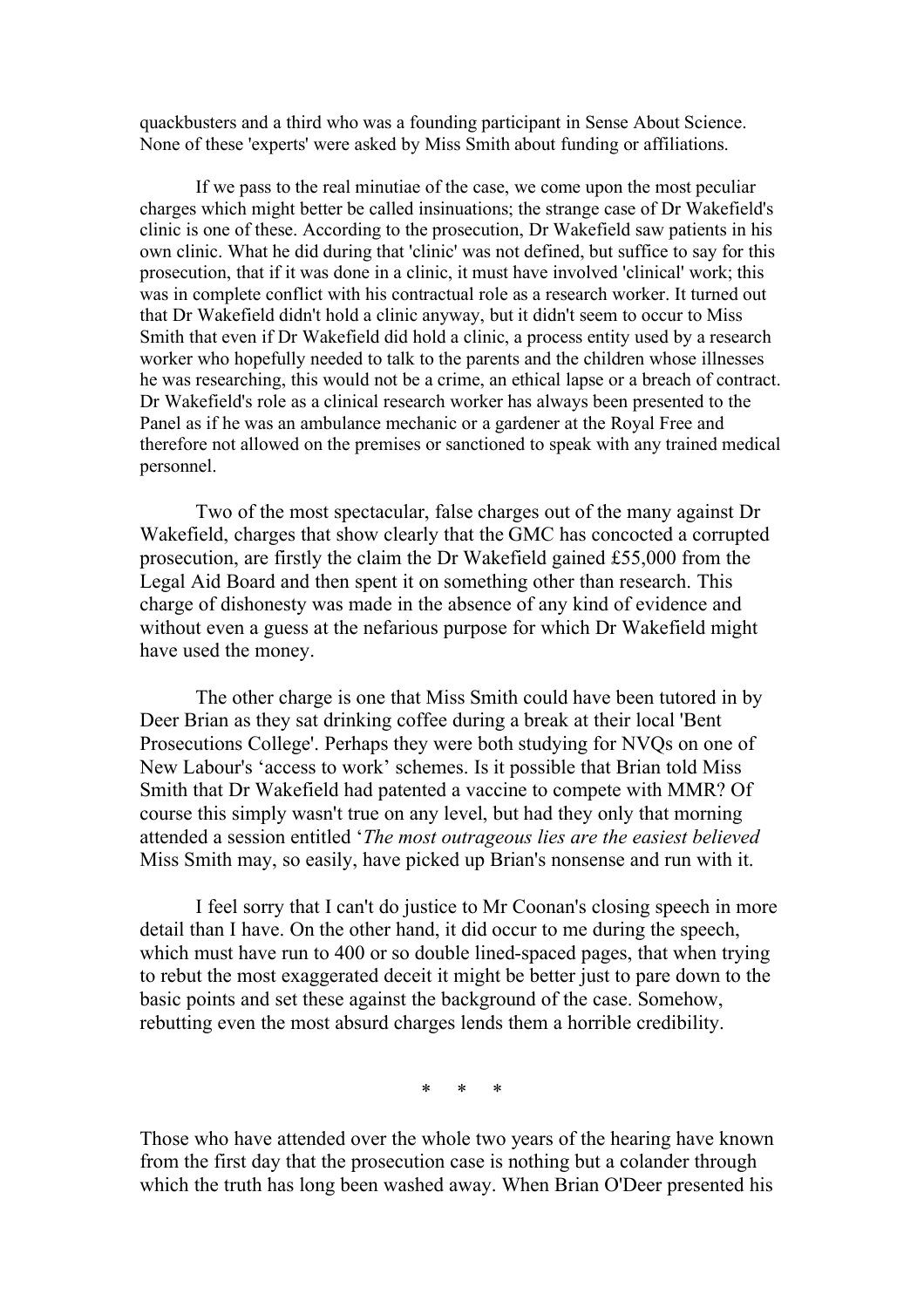famous informer's letter to the GMC, offering to hawk the details of his 'investigation', the narrative was already a mishmash of broken English, in which Deer's imagination ran riot in the spaces where he lacked documents.

When I first met Dr Wakefield around four years ago, he was still stung by the bizarre case presented to him in outline by the GMC, which copied almost exactly Brian Deer's expose in the GlaxoSmithTimes. Dr Wakefield moved documents about on the long pine table in the kitchen. 'Look' he said, 'he's got this, but then there is a gap, then he's got this and because of the missing information, inevitably his story doesn't make sense or even coincide with the truth'. Over four years after that first meeting, I sat in the GMC hearing, listening to Kieran Coonan QC saying exactly the same thing, but because Brian Deer had long been airbrushed out of the picture, it was Miss Smith, and the GMC prosecution, that were now being accused of having deliberately withheld documents and presented broken English as the truth.

Nothing could have shown more vividly than Mr Coonan's closing remarks, the terrible violence done to any judicial process when it fails to employ a higher tier of prosecution review. Let's face it, this case has been a charade from beginning to end, simply because it was organised by people lacking in ability, doing a lack-lustre job who either understood or failed to understand that they were working for the pharmaceutical corporations and a corporate government.

Kieran Coonan's preliminary issues that prefaced his closing speech were evidence of the fact that a rank amateur body like the GMC should never be entrusted with full-blown legal powers, any more than police officers should. In the real world, the final judgements on the strength of prosecution cases is overseen by lawyers in the Department of Public Prosecutions (DPP). The DPP is the last public judicial tier that ensures public prosecutions are honest and only proceed if they have a good chance of succeeding.

There is an incredible arrogance abroad in the GMC considering they feel they have the right to prosecute charges of 'dishonesty' without their evidence being overseen by a higher body. Mr Coonan's list of prosecutorial failings and process abuses was actually frightening, like the suddenly disclosed innards of the Star Chamber. While, of course, we knew from the beginning that the prosecution was 'bent' it didn't quite sink in, as when the misdemeanours are strung together as accusations by a lawyer.

But how are panel members to process these remarks? The holding back of relevant documents not included in the bundle, for instance, constitutes an exceptionally serious offence by the prosecution, serious enough to wipe out whole swathes of their case, but will the panel be objectively instructed on such matters?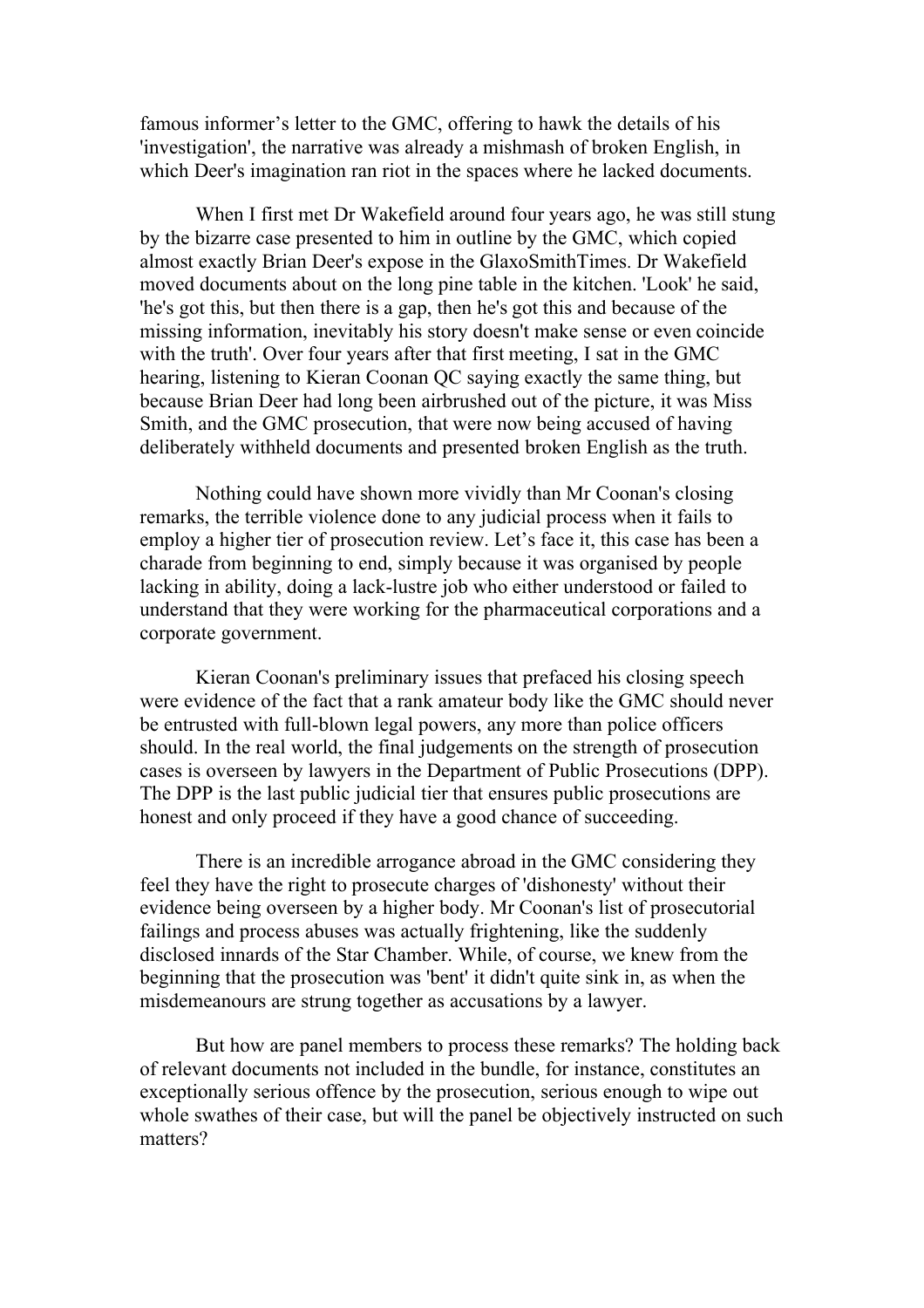\* \* \*

I don't generally like contemporary or fashionable slang, however, when someone made an allusion to Miss Smith having a *hissy fit* it appeared to be such a perfect description of her temperamental style that I just had to use it. Looking it up I found that it was North American in origin and its first recorded use had been around 1935.

What occasioned the use of this expression was one of Miss Smith's quite bizarre off-road incidents that have occurred throughout the hearing. As is always the case whenever the hearing is reaching the end of a session, housekeeping takes place. One of the most incredible things about this hearing, is that it seems to limp awkwardly along, being given too many days on one occasion and too few on another. There was, you might remember, the one Sunday sitting created for no apparent reason and the endless half days when the hearing seems to proceed as if God had made the world in fourteen days and rested on every morning. I have been in the hearing now for something like 135 days and trying to find rhyme or reason in its plan is like breaking the ENIGMA code that has been written in fountain pen on a piece of paper left floating in the sea for fifty years.

On Friday the 17th of April, Mr Coonan was happily wending his way to the end of his closing speech with an understanding that another ubiquitous half day at least would be needed before he could sink back into his chair and dream about a stiff drink and a piece of carrot cake. At the end of that afternoon, there was a serious housekeeping discussion, its principle focus being when Mr Miller might begin his closing speech on behalf of Professor Walker-Smith. As the hearing was due to resume in one week and two days time and it was then that Mr Coonan would end his closing speech, Miss Smith began arguing vociferously that Mr Miller should begin immediately after Mr Coonan had finished. If this were a few days after Mr Coonan had finished and after the panel had had the opportunity to reacquaint themselves with Walker-Smith's evidence, it would inevitably mean that Mr Miller's closing speech would be broken up, with a five week interruption between beginning and end; Miss Smith failed to see anything even vaguely unfair in this.

While the defense counsel all laughed into their cuffs, Miss Smith began her 'hissy fit'. She was adamant and quite determined no more time should be wasted. Miss Smith is always at her worst when everyone is against her. The opinion of the room was taken and amongst much glee and muttering, everyone agreed not only that Mr Miller and the panel should have some time to read back over all the evidence and Mr Coonan's closing speech, and time to prepare his own, but that his closing speech should be unbroken. It seemed for a moment as if Miss Smith was not about to give in and it occurred to me that we might have the second Sunday sitting in two years, taken up entirely with Miss Smith arguing for the first time that the proceedings should be speeded up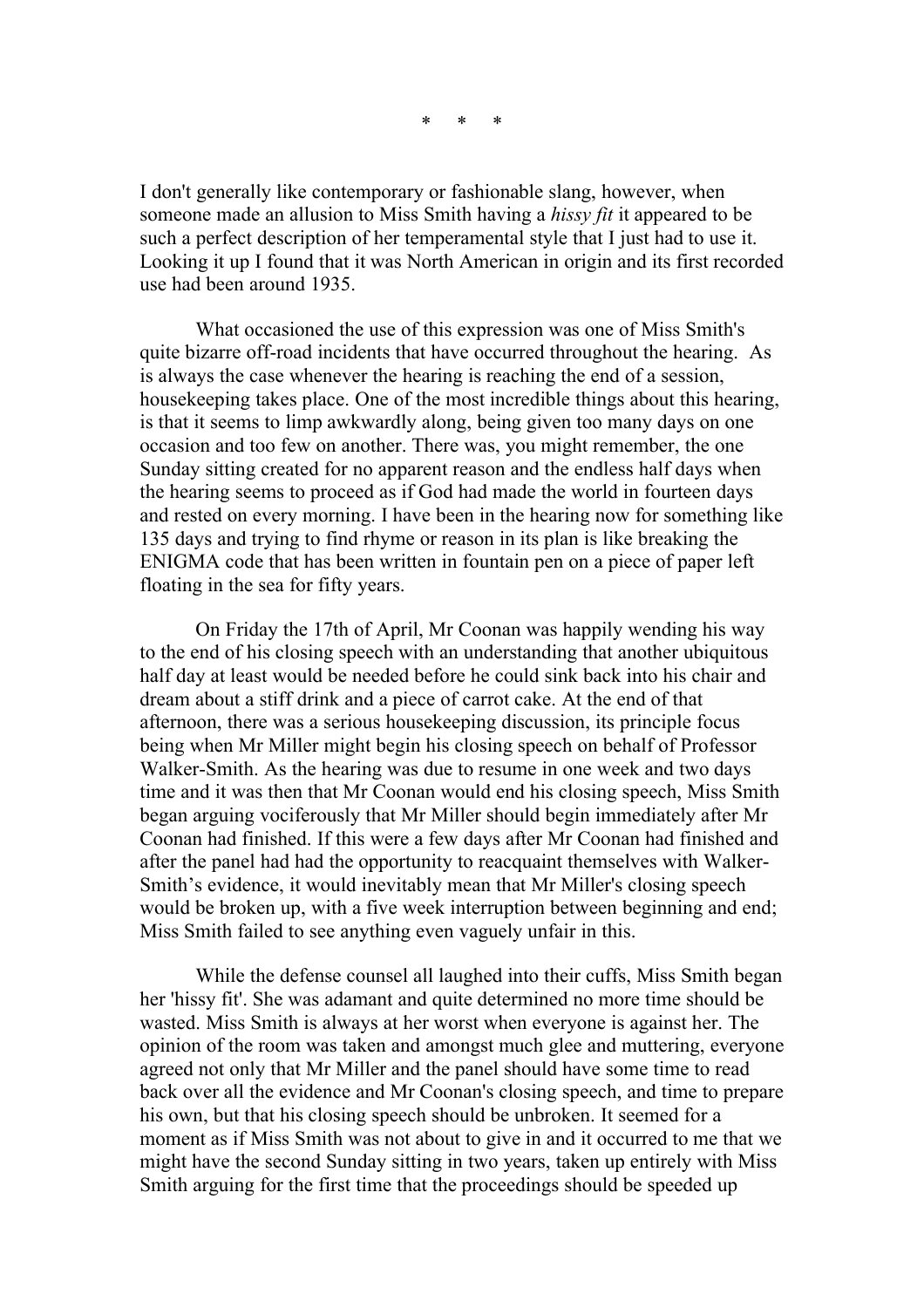rather than slowed down.

However, when the hearing finished on Friday afternoon it had been decided that Mr Coonan would finish using a couple of hours on Tuesday 28th April and following that the hearing would go into recess until June  $8<sup>th</sup>$ , when Mr Miller would begin his closing speech, that he could make uninterrupted to its conclusion on behalf of Professor Walker-Smith.

\* \* \*

Professor Walker-Smith himself was much on my mind during the last days of Mr Coonan's closing speech. Having arrived early and wasting some time one rainy morning during the session, I walked past Pret a Manger near the GMC and saw the Professor sitting at a window stool, drinking a coffee with a book propped up against the rain spattered glass. He saw me and gave the rather formal nod of polite greeting that in my case, for him, always seems slightly tinged with worry. From the beginning, two years ago, Walker-Smith has appeared aloof from the hearing. While the opposition to the frame-up is signaled by the countenance and body language of both Professor Murch and Dr Wakefield, Professor Walker-Smith despite his sound and stoic defence of himself during cross-examination, seems to silently rue the day he became involved in this ongoing medical brawl; he looks tired of the whole matter, as well he might, and his 75 years lend him a look of quiet unhappiness. Whenever I see him, I am stressed with thoughts that his retirement years with his wife and their family are being trashed by heartless cynics in the GMC, government and pharmaceutical corporations, who if asked would probably suggest that Nazi war criminals - especially those who worked for pharmaceutical companies - should not be tried due to age, humanity or changing standards of guilt.

Professor Walker-Smith's desperately depressing role in this fiasco is part of another tragedy that is being played out somewhere beyond the hearing. And yet for all his old world courtesy and the sense that he should be somewhere else, the GMC's stupid mistake of including him in this prosecution could well rebound on them. Walker-Smith's case is directly linked to the cases of Wakefield and Murch. If the panel find him not guilty it will be very difficult to bring in a converse verdict in the cases of the other two.

For those who imagine that my reports have no effect on the important players at the GMC, let me address the matter of Miss Smith's sling. I said in my report *A Right Palaver*:

... there was the very ordinary linen coloured NHS sling - no attempt to match her barristerial clothes - accompanied by the occasional wince and the abrupt massage of the upper arm.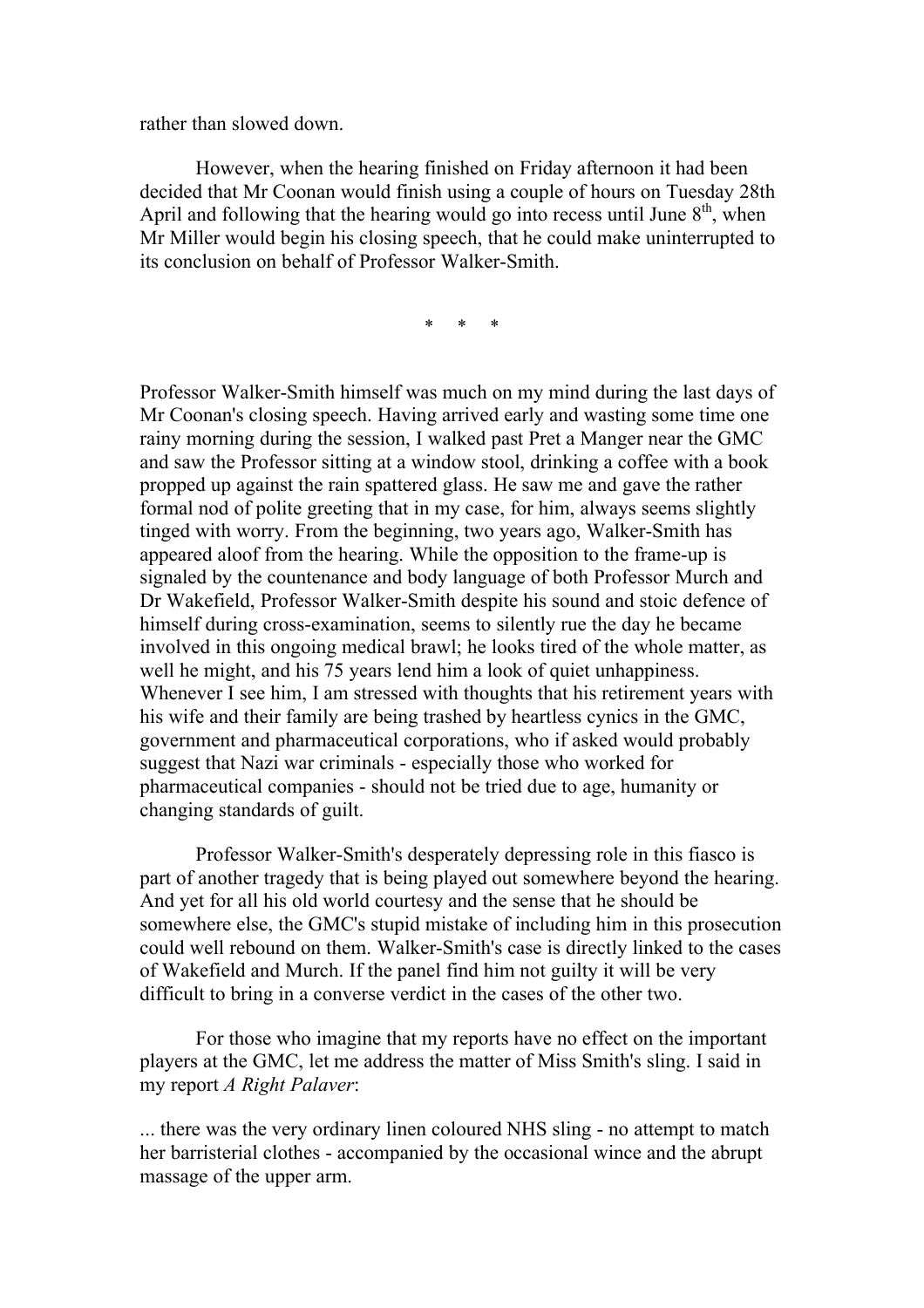No sooner had this been written than Miss Smith turned up wearing an exquisitely delicate *off the shoulder* number in black and fiery red that would be the envy of any professional accident-prone barrister. And there for a second was the hint of another Miss Smith, a beguiling and perhaps more feminine woman whose thoughts might encompass such challenging things as feelings.

 $\mathcal{L}_\mathcal{L} = \{ \mathcal{L}_\mathcal{L} = \{ \mathcal{L}_\mathcal{L} = \{ \mathcal{L}_\mathcal{L} = \{ \mathcal{L}_\mathcal{L} = \{ \mathcal{L}_\mathcal{L} = \{ \mathcal{L}_\mathcal{L} = \{ \mathcal{L}_\mathcal{L} = \{ \mathcal{L}_\mathcal{L} = \{ \mathcal{L}_\mathcal{L} = \{ \mathcal{L}_\mathcal{L} = \{ \mathcal{L}_\mathcal{L} = \{ \mathcal{L}_\mathcal{L} = \{ \mathcal{L}_\mathcal{L} = \{ \mathcal{L}_\mathcal{$ 

Afterthought

The two-year GMC hearing has stirred up much discussion in legal circles, mainly centring on the ideal form that such independent tribunals might take in the future.

Searching around for someone who could head-up a more independent and definitely quicker tribunal than this GMC hearing The Law Society recently interviewed General Zuk, the Director of the Zargoan department of celestial bodies [the equivalent of our Department of Health]. As you probably know, Zargo is considered one of the most financially efficient planets in the near planetary system and General Zuk's ideas on how an independent adjudication might be held, without truth being impaired, have often been mentioned.

The Law Society interview with General Zuk is reproduced below.

**Law Society**: Greetings, General Zuk, we hear that you have been following the GMC hearing in some detail.

*It was thought a good idea for readers to see just one answer spoken in Zargoan, so that they could see what kind of language they used.*

**General Zuk**: BPROIZ ASNJDC EAEIRO IXSK APBEEZ AXSMT LOZF IBPEE EZLOZ QEMBZULB. WAEGHZOIL OD IDZRAWEAZKOEP FXIZEY LED ICNOGIRBEEAAT ORLEJSBP ZEXCUTW.

INTERPRETER: The first part of General Zuk's answer is a derogatory remark about Brian Deer and for this reason I shall not interpret it, however, the second part can roughly be translated as: We hold Dr Wakefield in great esteem here on Zargo.

LS: In your opinion how might it be possible to make such a hearing completely fair and independent. For instance, how would you go about it on Zargo.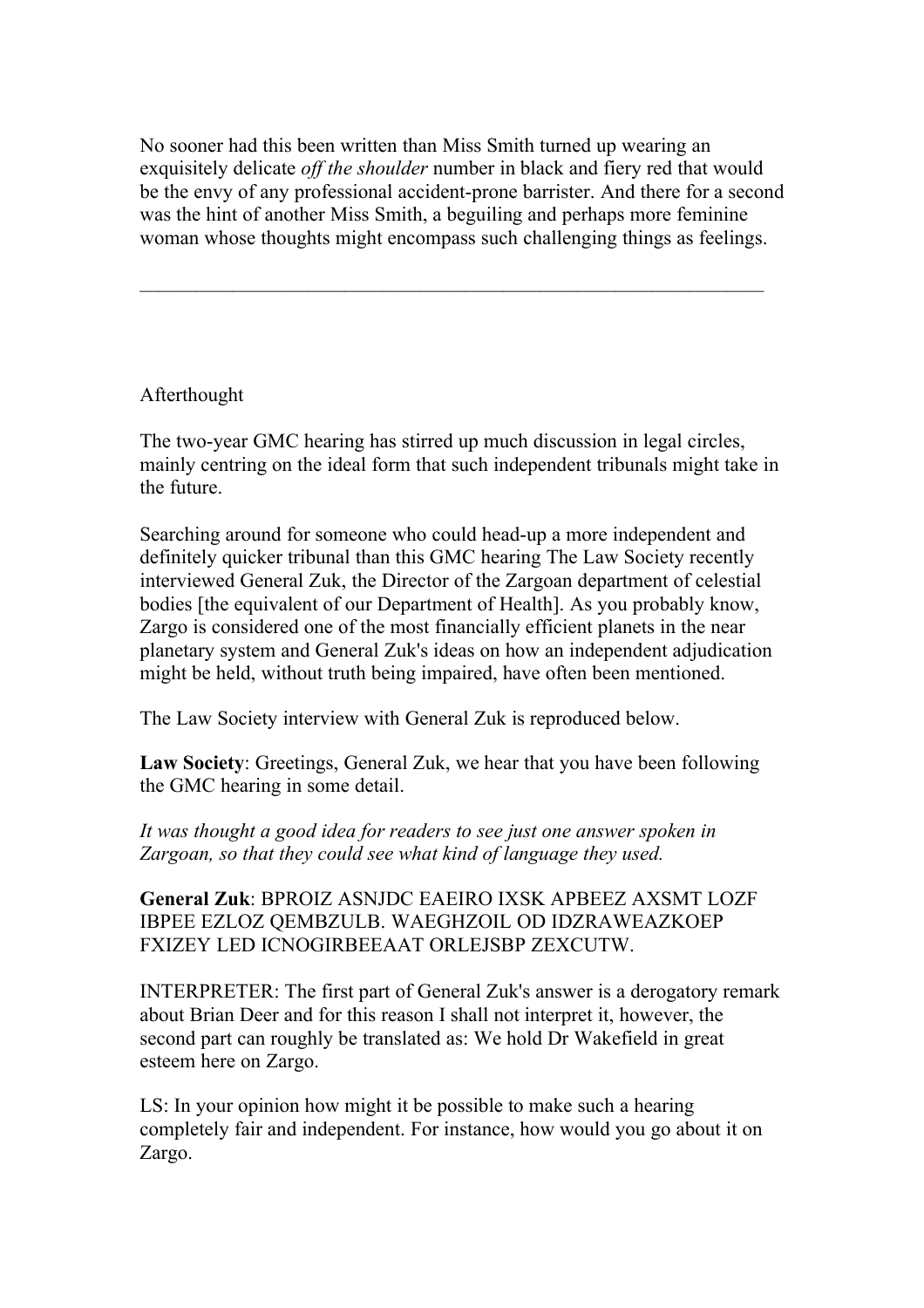*General Zuk shifted slightly in his chair. Zargoan's have no bodies, but General Zuk had used Zargoan shape shifting technology to assume a vaguely human form. I asked one of his aids before the interview, on whom he had based his persona for the interview and I was shown a photograph of Dr David Salisbury, the Director of the Vaccination and Immunology Department in the Department of Health. Something, however, had gone badly wrong with Zuk's data input because as he sat before me, certain of his elements - especially the short blond hair and the black and red patterned sling - more clearly resembled Miss Smith.*

GZ: Well I think that before we start I should say that there might appear to be some serious differences between our much older traditional system and your newer one. For instance, we have been of the opinion for some time now that in the case of any proceedings, the complainant, once they have lodged their complaint, is put to death. All judicial proceedings then continue from there.

LS: That's very interesting, in our country, especially in the present GMC case, we do try to obscure the identity of the complainant and ensure that the complainant's role is taken over by a higher authority; although of course we do not condone killing people.

GZ: This in my humble opinion is a serious mistake; such complainants are ultimately a very subversive force. They might be right or wrong and strategically useful, but if for instance they pursue the objectives, even misguidedly, of a multinational corporation or say, a government - we don't actually have these but I note that you still do - they can never be trusted.

LS: So the prosecuting authority takes centre stage?

GZ: Yes, this is right and as it should be. We have to cultivate the prosecution, let them develop their own system, in terms of planning and timing and such things . . *. the virtual reality of General Zuk moved forward, his finger resting on the side of his nose, as if we were co-conspirators* ... even these people have not got to get too big for their slippers, however. We give them all a handicap, like with the VW Golf you have.

LS: This is really fascinating, are you referring to Miss Smith.

*General Zuk utilizes a laugh which seems to have come from the Bela Lugosi data bank; it's a creepy sort of laugh emanating from some point way behind him.*

GZ: This is your English sense of humour, no? Miss Smith is one of the hardy survivors, but even so prosecutors need handicaps. There is a very tall building in the centre of Zolus, our capital city; all the documents submitted by the erstwhile complainant and the prosecution are thrown from the top of this building. The prosecution team and any friends they have, on the word Zol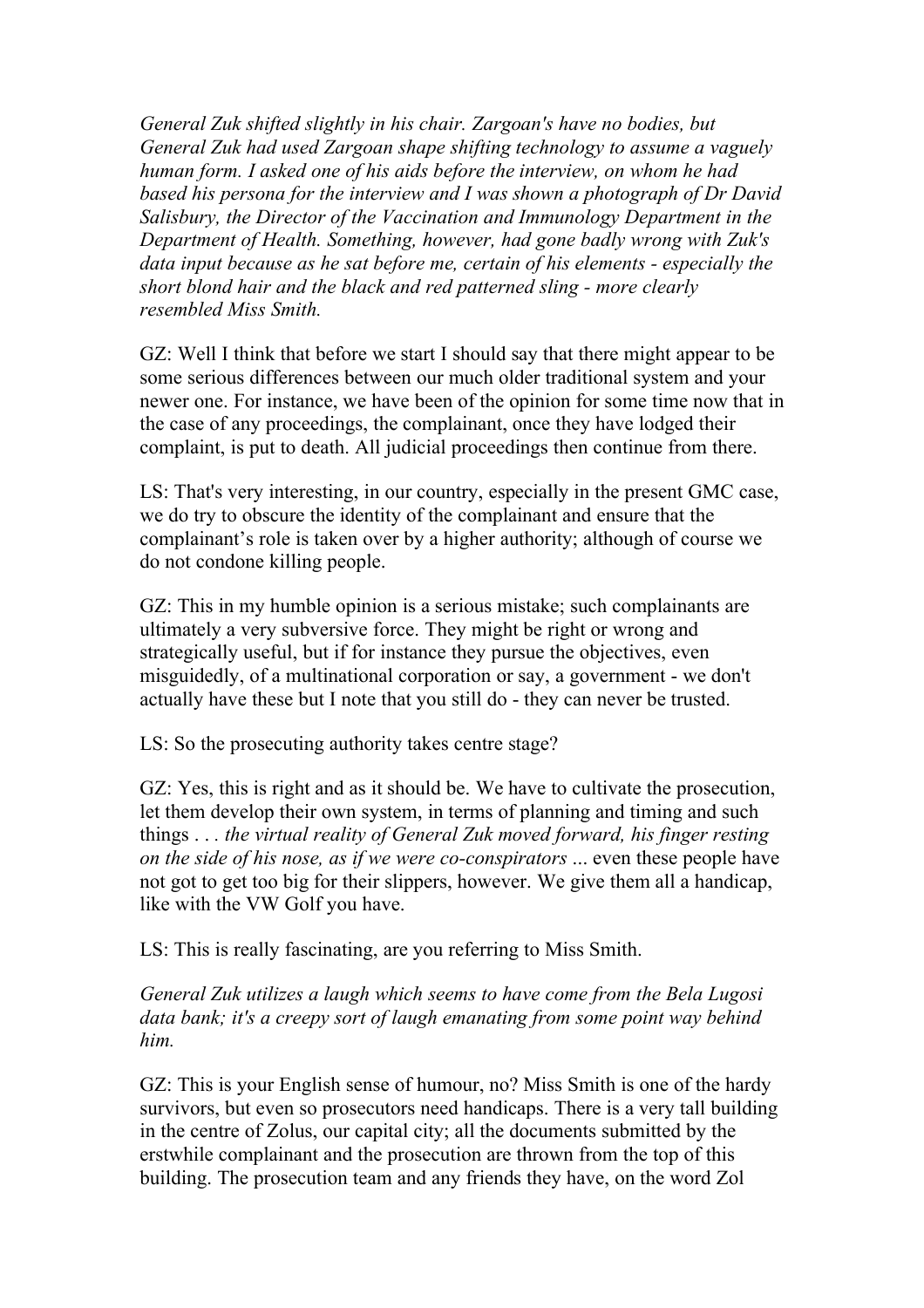(*Interpreter*: this means GO) gather up as many papers as they can. They have exactly two earth minutes before armed forces begin firing laser cluster bombs into the papers. After this ritual is over, the prosecution has four years to put together a case that is then published and broadcast using corporate media. And that is more or less that.

LS: This is fascinating and all so familiar ... yes, very similar to what we do in London, although of course I stress again, we don't kill people. So how does the trial proceed then?

GZ: 'Trial?' I don't understand?

*As he says this, General Zuk rears back exaggeratedly, as if he is about to fall in a heap of clothes on the other side of his chair. He seems almost shocked.*

LS: The hearing. You have the complaint, the prosecution has been prepared with limited papers ... How do you then proceed against the defendants?

GZ: Oh yes, I now understand ... well, there are no procedures followed. All defendants of whatever nature are then 'dispatched'.

LS: Your word that we translate as 'dispatched' sounds an interesting concept. Can you explain it to us?

GZ: Well the concept is very pragmatic ... also extremely simple. On Zargo we like very much simple concepts. As soon as the complaint is broadcast formally all defendants are rarely, sometimes, sent into exile, but most usually shot.

LS: So you have no process similar to a trial, or a hearing. That's very interesting, although I have to say, as I have said before, we don't believe in killing people.

GZ: Yes, Yes, I hear you. But think this way, these trials, what a waste of everything. As you will no doubt have been told in your briefing, Jeremy Bentham, the great utilitarian, is one of our founding philosophers, as he was one of yours, but while you have drifted far from his principles we have developed them – Oh, but you must not get me talking about Jeremy. Another way to look is that trials are very indulgent, a little like philosophical Zhogokins (interpreter: the nearest word to this is 'masturbation' but the Zargoans live in an asexual world so it is not precise). And as well, dissenters are a little like informers and complainants, I think you might say that they are 'an injury in the fleshy behind'.

LS: I find all this so interesting General. I am sure that there are lessons that we might learn from your magnificent regime. After all, our objectives appear to be identical, that is, primarily to support the continuation of the establishment and the mechanism of the prosecution.